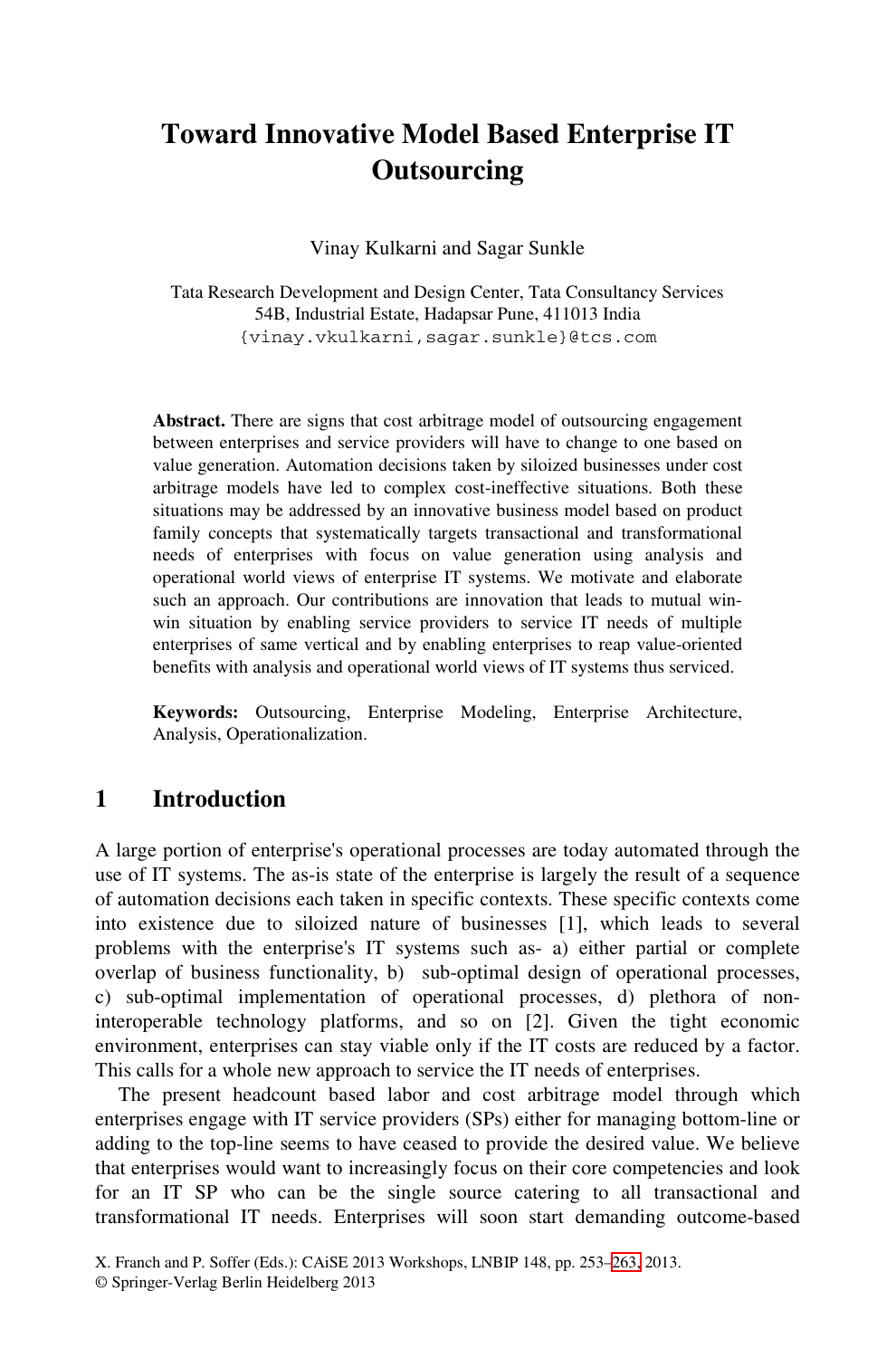pricing thus making IT SPs share some of the operational risks. Minimally, this necessitates that IT SPs shift from labor-based to asset-based service delivery. Thus, it is becoming imperative that IT SPs invest, safeguard and nurture business assets in a manner that IT needs of a set of enterprises be met with little modification if at all.

Owing to our expertise in model-driven engineering of large enterprise applications [3-6] in cost effective manner [7, 8], we propose a model-driven take on conceptualizing and realizing a new outsourcing business model that enables servicing of transactional and transformational needs of enterprise IT systems with outcome-based pricing and on operational risk sharing basis. The set of interacting IT systems, the technology infrastructure they use, and the hardware infrastructure used for execution together can be viewed as an *IT Plant* for the enterprise. Our key contributions with regards to servicing IT plants of enterprises are twofold- one, we propose a new IT plant family (product-line) driven business model and show that this innovative model can prove beneficial in catering to needs of enterprises thus creating a win-win situation for both SPs and enterprises; and second, we provide two kinds of support to realize the proposed business model namely, analysis and operationalization. While analysis level support provides demonstrable evidence of functional and non-functional characteristics required of the IT plant, operationalization level support plans to use the insights obtained from analysis in the actual implementation of the IT plant.

The rest of the paper is organized as follows. Section 2 presents motivation and outline of the proposed solution. Section 3 elaborates why innovation may be the only way outsourcing of future will take place. In Section 4, we describe how valueoriented benefits apart from cost benefits may be obtained using analysis and operational world views of IT plants. In Section 5, we put forth several workpackages needed in order to realize IT plant family for enterprises in the same vertical and prove beneficial to both enterprises and SPs. Section 6 reviews the key related work. Section 7 concludes the paper.

#### **2 Motivation and Outline**

Enterprises use IT systems to derive mechanical advantage through automation of operational processes catering to their strategic, tactical and operational needs [14]. The needs could either be transactional or transformational thus leading to run-thebusiness (RTB) and change-the-business (CTB) costs respectively. The set of interacting IT systems, the technology infrastructure they use, and the hardware infrastructure used for execution of an IT plant, in addition to people constitute principal levers for managing IT cost to business. For example, cost-arbitrage outsourcing model has brought down costs significantly by transferring development and maintenance of IT systems to low cost geographies i.e. replace enterprise's people with SP's; consolidation and rationalization of hardware infrastructure led to significant cost savings; harmonization of technology infrastructure further accentuated the benefits derivable from hardware consolidation; and transformation of IT system implementation in response to these and other changes has brought down the costs even further.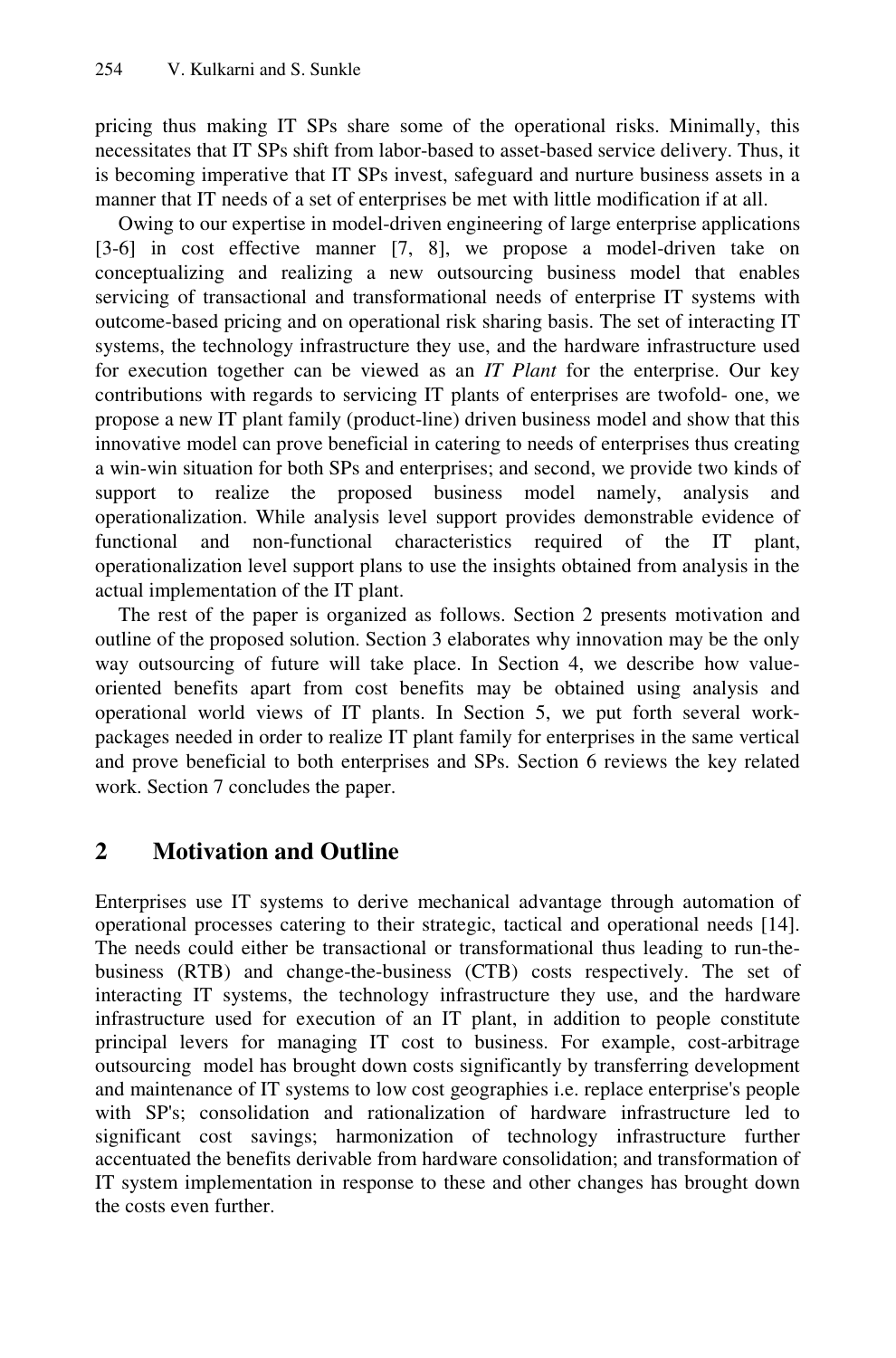

**Fig. 1.** IT Plant Family Servicing Needs of Multiple Enterprises in Given Vertical via Analysis and Operationalization

Outsourcing and hardware consolidation are fast approaching the point of diminishing returns and harmonization of software infrastructure can bring in only so much benefit [15]. Since an IT system typically comes into existence to service enterprise functional need in local and specific context, any amount to improvement of the IT system is unlikely to guarantee improvement in the IT plant as a whole. Thus, the current practice seems to be approaching its limits in terms of cost effectiveness. It is being realized that beyond the old world labor and cost arbitrage model, an outsourcing model is required that can deliver value based on current business objectives and outcomes. Our proposal in this regard is illustrated in Fig 1.

Achieving scale through common software infrastructure is an important objective for us. Since needs of no two enterprises are likely to be exactly the same, ability to derive implementation of the desired IT plant from its high level specification is necessary. Simplistic strategy of clone-n-own will lead to a plethora of IT plant specifications exhibiting high degree of redundancy (as a result of the commonality) and hence maintenance and evolution problems. Thus, there is a need to manage the related set of IT specifications as a single entity from which the desired specification can be automatically derived under human guidance. This is indicated in Fig. 1 as product line/family concept [8] applied to IT plants for enterprises in same vertical. The key elements of the enterprise IT outsourcing business model and its realization as illustrated in Fig 1 are as follows:

1. It should be possible for an SP to cater to IT needs of multiple enterprises through a single multi-tenant IT plant. It essentially means that an SP can use IT plant specification and implementation in product-line like manner for catering to needs of enterprise in the same vertical. IT plant of an individual enterprise should be easily configurable to meet a priori known specificities of an enterprise.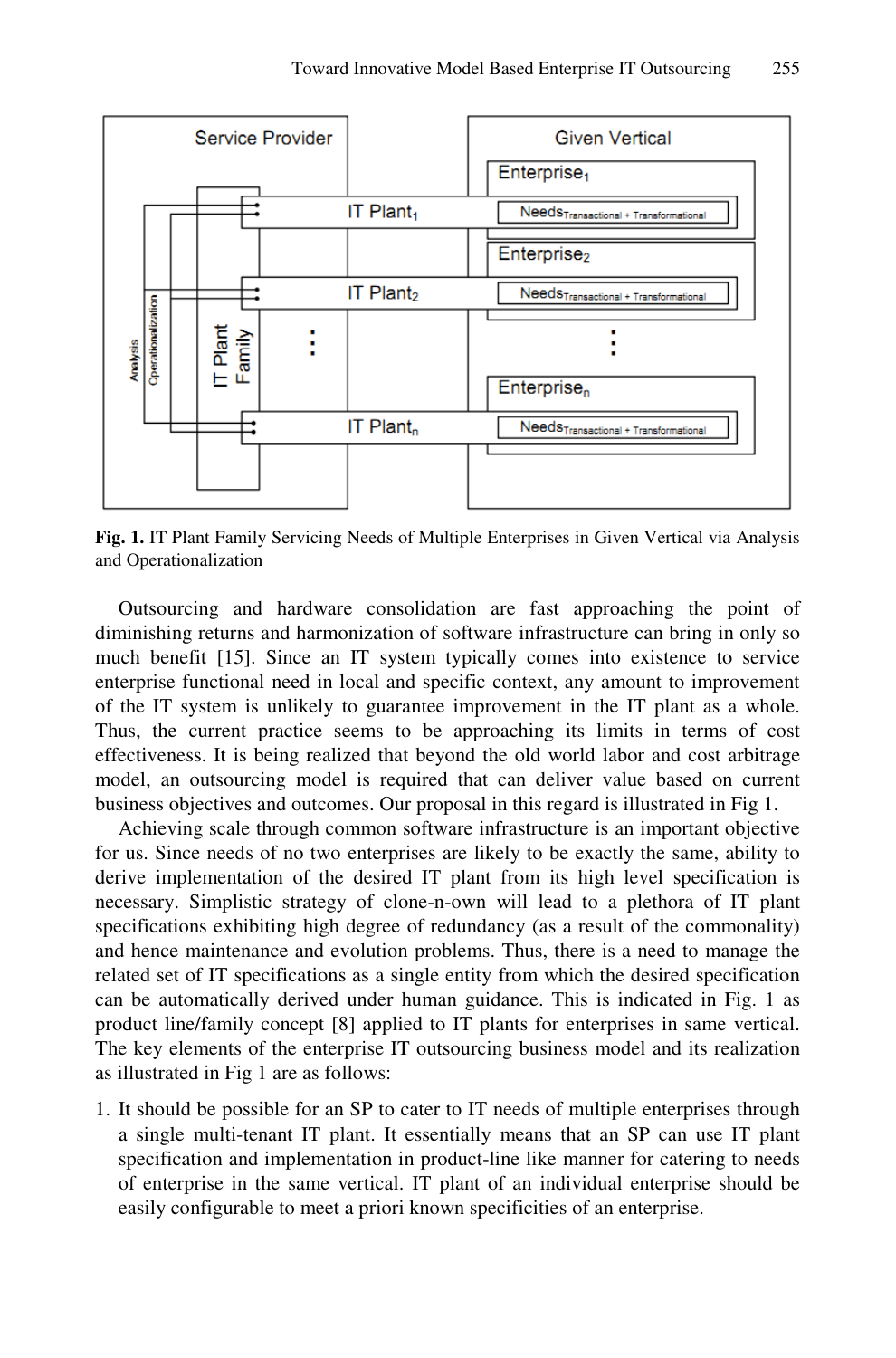2. It should be possible for an enterprise to get a feel for the IT plant being offered by an SP both in terms of functional and non-functional characteristics. It should be possible for SP to know the IT needs of enterprise so that they can be demonstrably met by the IT plant being offered.

In the following section, first we elaborate the reasons that necessitate innovation in enterprise IT outsourcing and then describe our proposed solution in detail.



**Fig. 2.** Costs of Enterprise IT Systems & What is usually automated in an Enterprise?

#### **3 Reasons for Innovation in Enterprise IT Outsourcing**

Enterprises have been using IT systems to obtain mechanical advantage through automation of their operational processes. Over the years the dependence of enterprises on their IT systems has been increasing rapidly and there are no signs evident of this changing. Enterprises have traditionally maintained their own IT departments to service IT needs of the business. IT departments have traditionally been viewed as cost centers and evaluated mainly based on RTB and CTB costs to the enterprise.

Outsourcing provided a major lever for reducing RTB costs through replacement of 'your' people (enterprise's) with 'ours' (IT SP's) as shown in Fig 2 (Left). Large enterprises have traditionally been operating in a siloized manner for ease of management and control. As a result, IT needs of an enterprise become apparent *in parts* with a dedicated IT application getting implemented to cater to each *in part* need. To a large extent these needs are of back office with commodity nature as shown in Fig 2 (Right). This leads to plethora of IT applications servicing almost the same IT needs within an enterprise resulting in following problems-

- 1. Widespread redundancy of IT systems is arguably the single largest cause for highly escalated cost of IT to business.
- 2. Another side-effect of the same is sub-optimal implementation of business processes that typically spread across many departments. Moreover, current practice of siloized operation makes it very hard for the complete enterprise wide picture depicting its IT systems and how they interact with each other to emerge.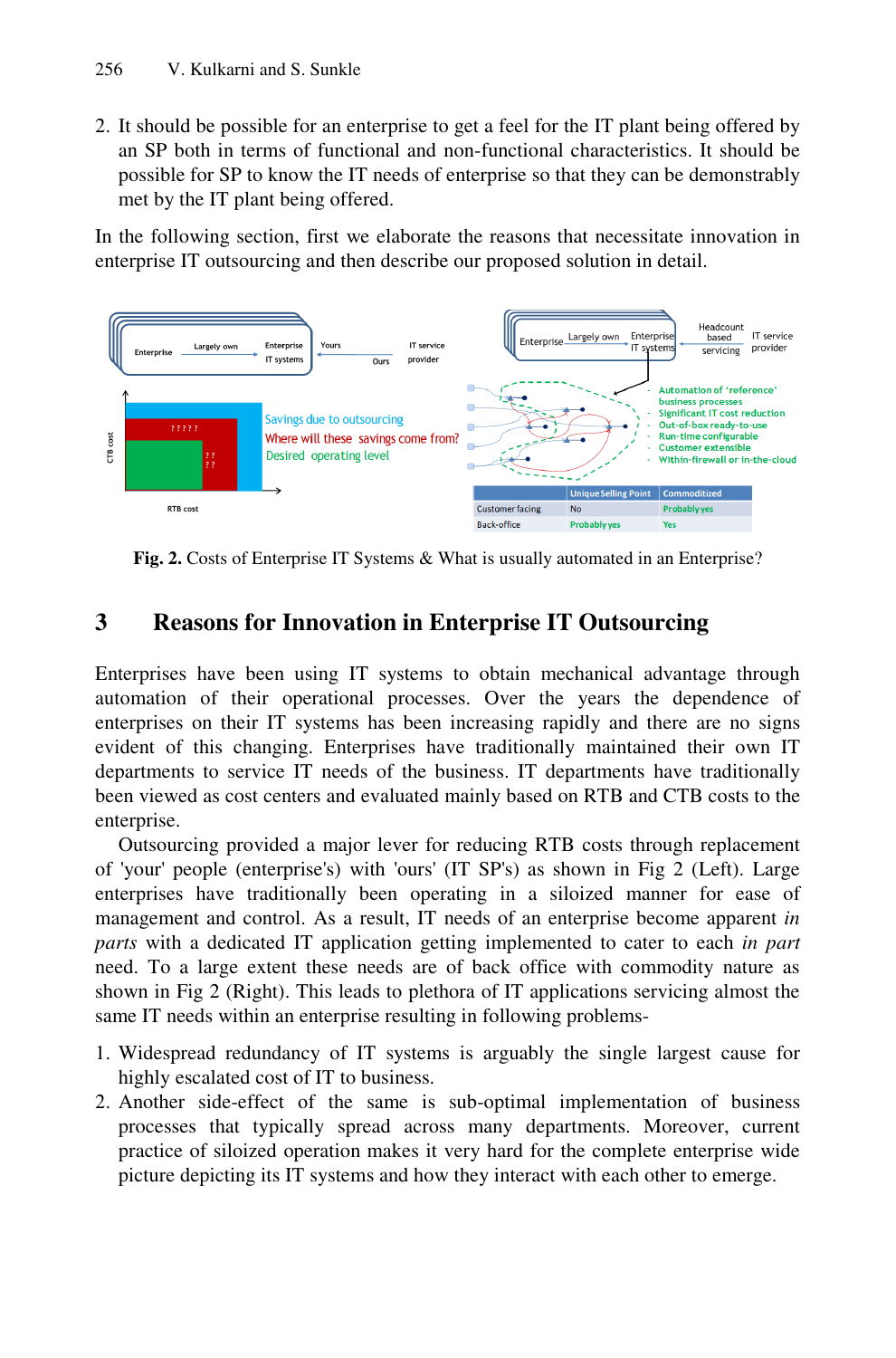3. In the absence of complete information regarding the as-is state of enterprise's IT systems, the transformational decisions are typically taken putting faith in the ability of *gurus* to predict which of the many possible states will be the most beneficial. Latency of validating such predictions is typically in terms of months if not years and comes with high system development costs that may have to be completely written off.

Faced with these consequences, an enterprise, in absence of the complete picture, has no option but to live with the as-is state that is destined to get increasingly suboptimal over time as local fixes keep on getting introduced. Increased business dynamics, highly connected nature of IT systems, rapid rate of technology advance / obsolescence, heterogeneity and wide variety of technology platforms used by an enterprise, and sheer number of business applications all further contribute to making the management of CTB costs an involved and almost an intractable problem. Clearly a new approach for managing CTB costs with certainty is needed. We describe our proposal for such approach in the next section.

### **4 Analysis and Operationalization of IT Plants**

We describe our proposal by looking at enterprise IT outsourcing in terms of two related worlds namely, analysis and operational. We propose further that both these worlds can be realized as being model-centric as shown in Fig 3.

Analysis world would represent an enterprise in terms of its goals, operational processes, organizational structure etc. These models are closer to the business domain and yet machine-manipulable so as to be able to establish a specific property and/or explore answers pertaining to questions regarding efficacy of the as-is state, a set of possible states, most desirable among the possible states with regards a given criterion etc.

Though models pertaining to this world might be created from a restricted perspective of IT systems automating the enterprise, they do not model the IT systems per se. Analysis world enables (data-driven) decision making thus reducing dependence on experts' intuition and/or expertise. Analysis world is essentially supposed to come up with interesting possibilities for improving the current state of enterprise and also outline a path from as-is state to the desired to-be state. Enterprises operate in a dynamic environment and hence needs to change continuously along with its IT plant. Response to a change needs to be fast and accurate. To check what happens when a specific response is chosen, models for supporting what-if and ifwhat scenario playing would be required. These models need to be domain-specific; rather, there is a need to model the domain itself to enable its automated analysis. Analysis world would represent an enterprise in terms of its goals, operational processes, organizational structure etc. These models are closer to the business domain and yet machine-manipulable so as to be able to establish a specific property and/or explore answers pertaining to questions regarding efficacy of the as-is state, a set of possible states, most desirable among the possible states vis-\`a-vis a given criterion etc.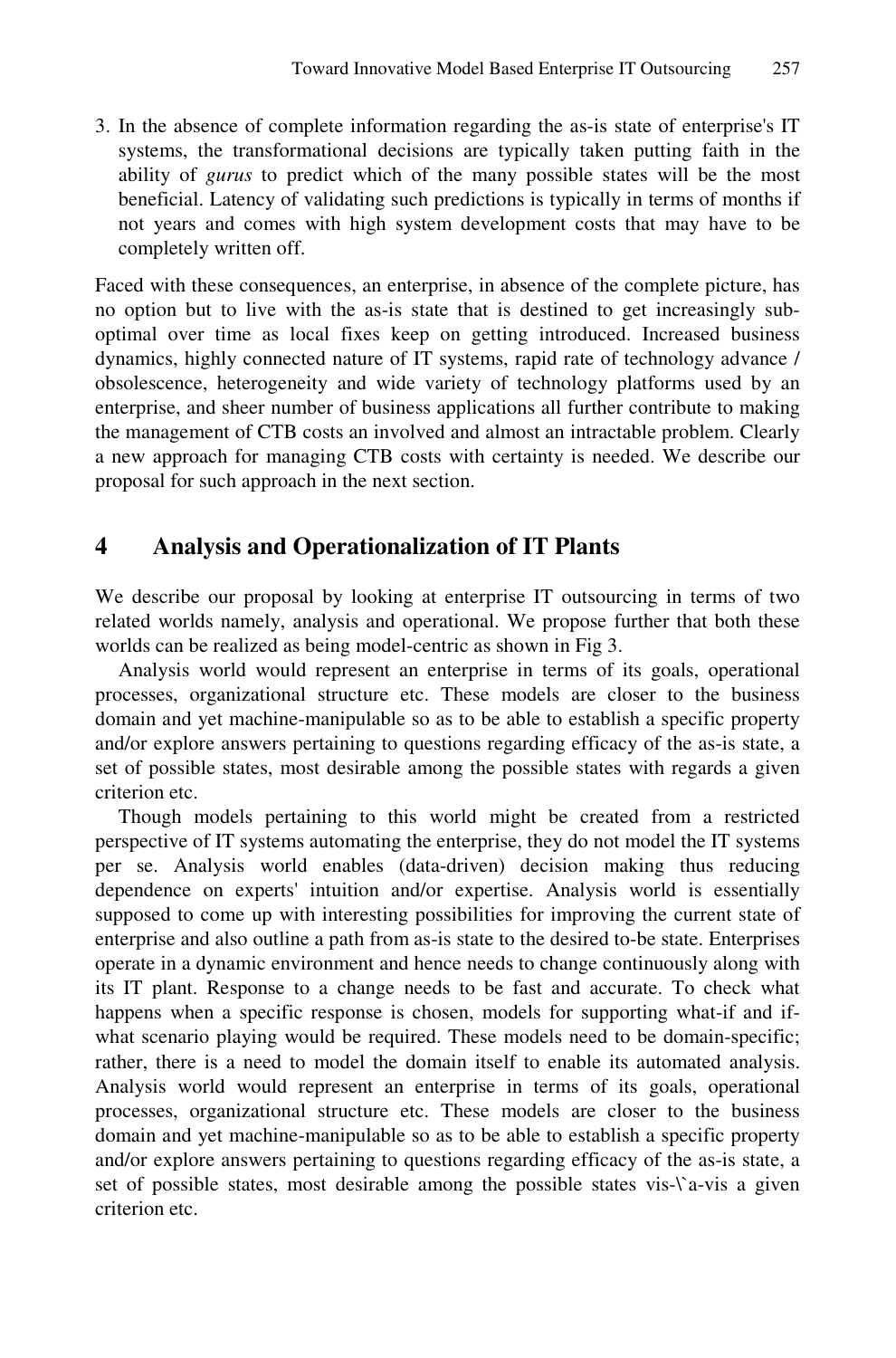

**Fig. 3.** Analysis and Operational Worlds of Enterprise IT Plants

Though models pertaining to this world might be created from a restricted perspective of IT systems automating the enterprise, they do not model the IT systems per se. Analysis world enables (data-driven) decision making thus reducing dependence on experts' intuition and/or expertise. Analysis world is essentially supposed to come up with interesting possibilities for improving the current state of enterprise and also outline a path from as-is state to the desired to-be state. Enterprises operate in a dynamic environment and hence needs to change continuously along with its IT plant. Response to a change needs to be fast and accurate. To check what happens when a specific response is chosen, models for supporting what-if and ifwhat scenario playing would be required. These models need to be domain-specific; rather, there is a need to model the domain itself to enable its automated analysis.

Operational world of enterprise IT systems would represent an enterprise in terms of models its business processes, applications used for automating the business process tasks, agents performing the assigned tasks, Technology and IT infrastructure needed for execution etc. In short, a model of the complete IT plant that automates a set of operational processes through a set of software systems ensuring correct operation of the enterprise both in functional and non-functional sense. Since the aim is to cater to the IT needs of multiple enter prises in a given vertical and IT needs of no two enterprises are likely to be exactly the same, purpose-specific IT plant seems required. However, this doesn't lead to a viable business model. As a result, it is imperative that the IT plant actually is a \emph{family} of a set of related IT plants such that a purpose-specific IT plant can be easily derived. Ideally, the derivation process should be as simple as selecting one from the set of many a priori known well-formed and internally consistent configurations. Also, the derivation process should be user-controlled and be effectible at run-time for greater agility. In fact, every element that IT plant comprises of must also be configurable.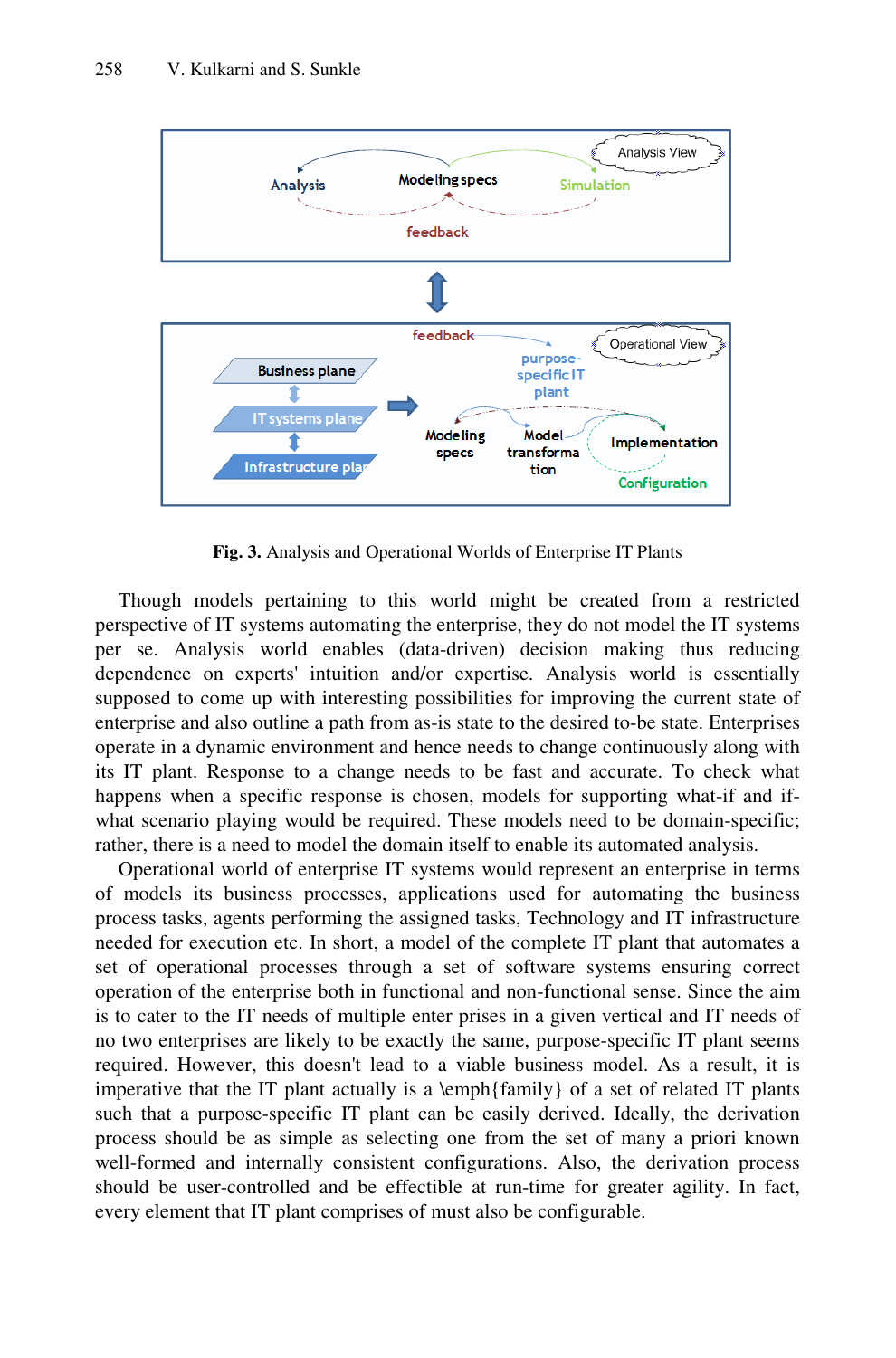

**Fig. 4.** Schematic Overview

The key challenge pertaining to operational world is that the IT plant should deliver the desired functional and extra-functional requirements and be realizable in terms of multiple technology platforms. The specification of the IT plant should be closer-to-problem-domain, intuitive and technology agnostic so that domain experts will find the notation easy to use. The specification should be complete in terms of its ability to address stakeholder needs on the user side of IT plant. Minimally, it is felt, the specification should cater to functionality, business processes, data and user experience aspects of IT plant and their inter-relationships.

Without a traceable link, possibly bi-directional, between analysis and operational worlds it would be impossible to utilize insights obtained in the analysis world in the operational world. Given the widely different nature of models (and meta models) belonging to analysis and operational worlds, this could be a hard problem. The next section elaborates the research challenges involved in realizing in concert the analysis and operational worlds of IT plant family for enterprise IT systems. Also, solutions to these research challenges can come together in multiple ways each possibly enabling a different opportunity for creating significant business impact.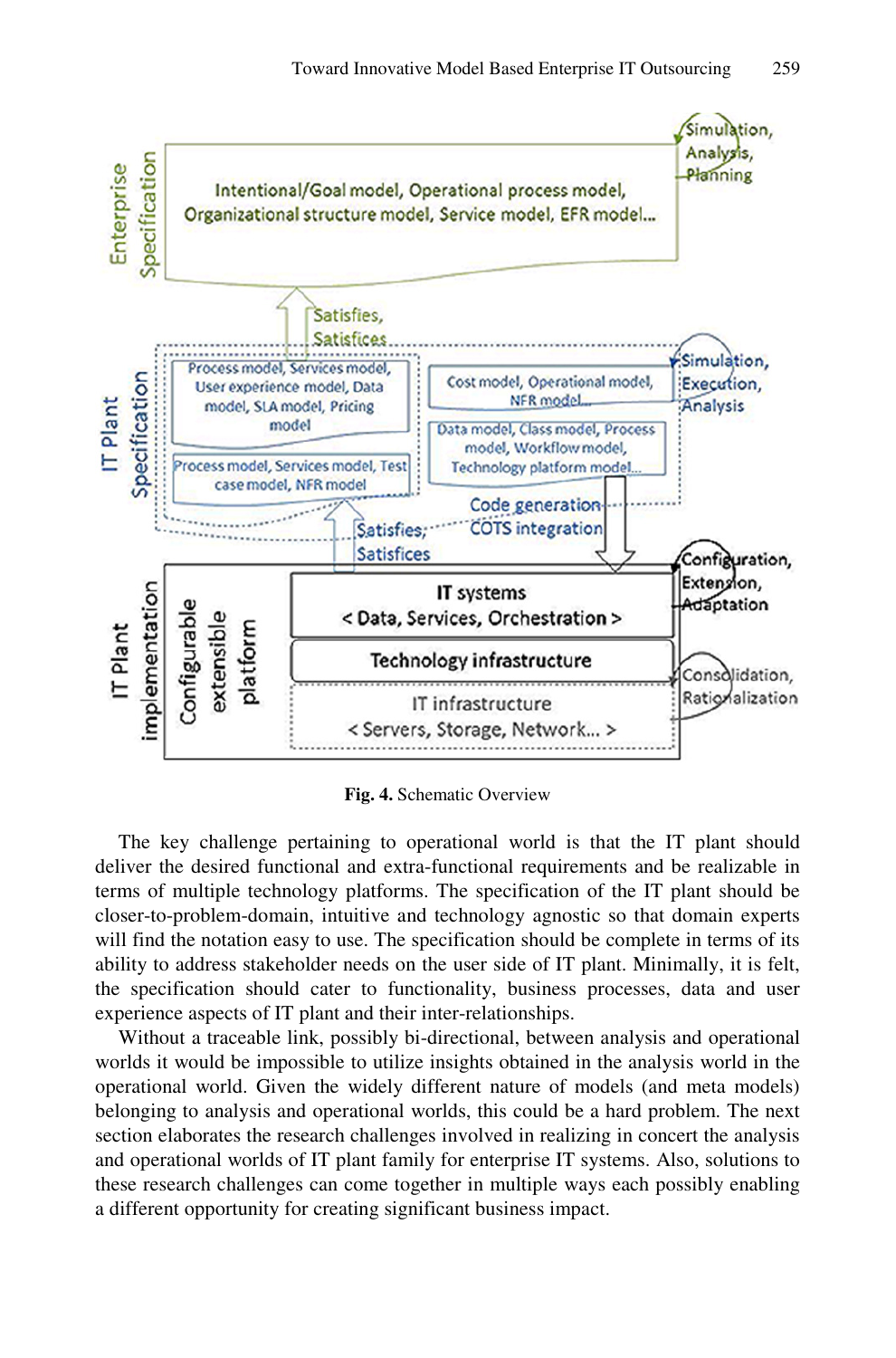# **5 Work-Packages for Realizing Enterprise IT Plants**

This entire line of thought is represented in Fig 4 where we present what needs to be done in order to achieve analysis and operationalization of IT plants that address enterprise IT needs in terms of several work-packages:

**Enterprise Specification.** This work-package constitutes coming up with languages (and notations) to model the set of relevant concerns of an enterprise such as intent or goals, operational processes, organizational structure, services, etc. These are enterprise architecture-ish models but machine manipulable so as to support automated what-if, if-what, change impact analyses among others. It will also be possible to establish functional and extra-functional properties of an enterprise in qualitative and/or quantitative terms. We will also investigate possibility of arriving at a transformation plan from as-is state of enterprise to the desired to-be state. We already have early results in specifying and analyzing enterprise models using ontological representations [16]. Work on What-if, if-what scenario analysis [17] and scenario playing [18] is currently submitted.

**Enterprise Simulation.** At present, techniques and technology exist to simulate an enterprise architecture model or a specific set of concerns individually and independently. However, simulating an enterprise would need simulation of all its models in concert which is not possible today. System dynamical models are characterized by a small set of primitives and powerful simulation machinery [19]. This work-package constitutes evaluation of system dynamical models for enterprise modeling, developing simulation machinery for EA models that can be specified as above, and investigating if a link can be established between EA models and system dynamical models. Objective here is to advance state of art in simulation and applications/applicability of simulation techniques.

**IT Plant Specification.** This work-package constitutes specifying various concerns of IT plant so as to generate a configurable extensible platform implementation using it and to help monitor, evolve and adapt IT plant under human supervision. At present it is possible to specify the various concerns of a business application e.g. user interface, data and data access, online and batch functionality, reports etc in a model form from where an efficient implementation can be effectively and efficiently generated. It is also possible to specify interactions between applications as an orchestration or choreography. Early advance has taken place as regards design-time and run-time configuration of an application. However, little work is reported on application architecture to support a priori unknowable extensibility. Business Process Platforms (BPP) providing a set of business processes and their automation through a set of services *out of the box* was a buzzword in 2005 which has remained unrealized. Early advance in adaptation architectures is limited to individual applications. The adaptation concept needs to be extended to other constituents of IT plant such as business processes, batch programs etc individually and to the whole IT plant collectively. Objectives of this work-package are to come up with i) an implementation architecture for BPP with additional requirement of support for easy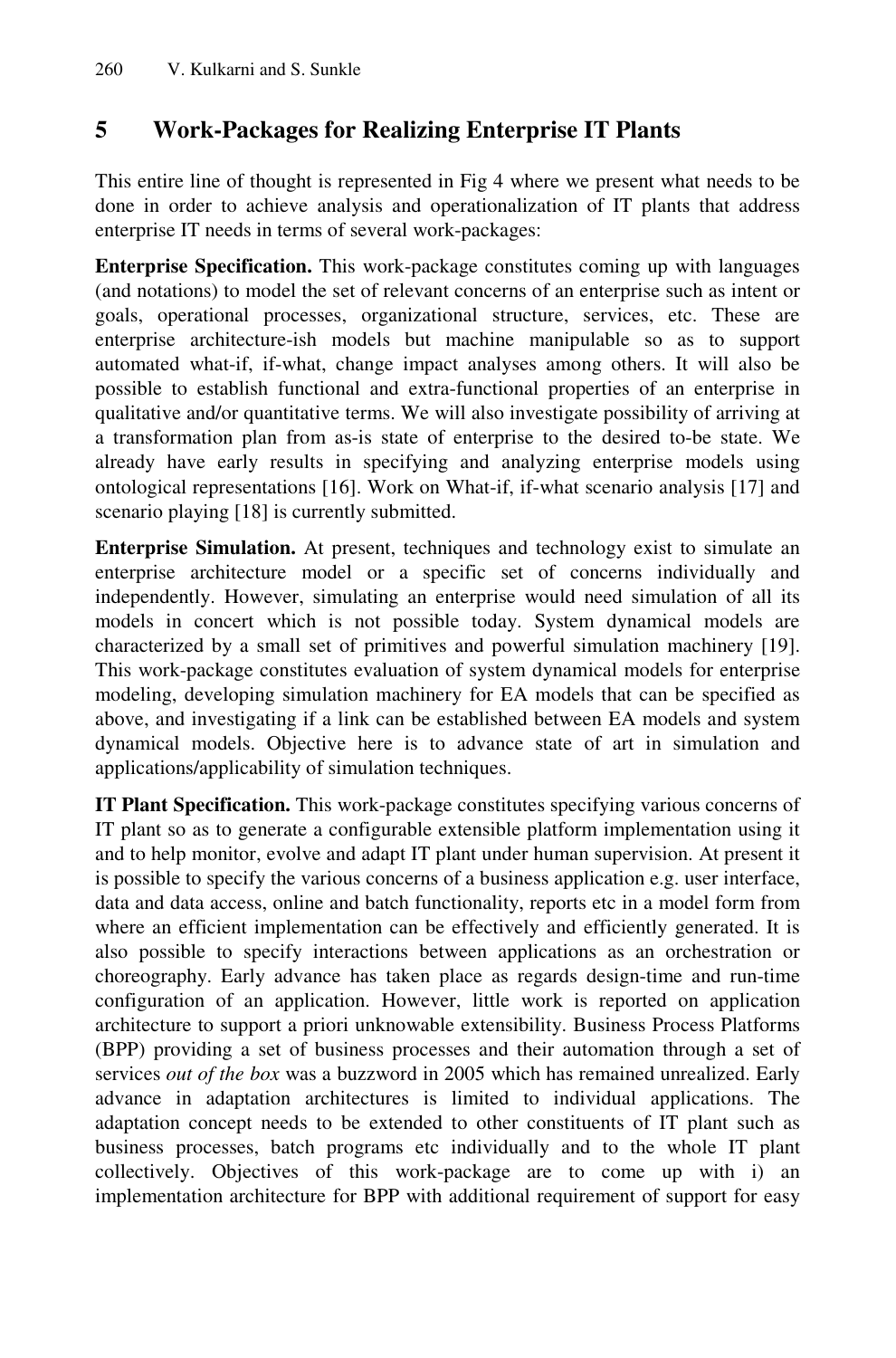configuration and a priori unknowable extensibility of the entire BPP, ii) the implementation machinery to realize an IT plant, and iii) adaptation architecture for individual components as well as the whole of IT plant.

**IT Plant Contract Specification.** It should be possible to specify a set of concerns such as functional, operational, legal, monetary etc, and thus, in essence, forms a contract between IT plant provider and consumer. From IT plant consumer's perspective, it should be possible to specify the desired IT needs in terms of all the relevant aspects such as functionality, data, user experience, extra-functional characteristics [15] etc.

**IT Plant Testing.** At present it is possible to specify application behavior at a higher level from which test cases and test data for system testing with coverage related assurance can be generated. Early advance is underway as regards testing of a product line depicting a set of applications having high commonality and well-defined variability. Automation harnesses for regression testing have been around for years but incremental i.e. change-specific testing is still a problem. Objective of this workpackage is to extend these concepts to cover the whole of IT plant i.e. a set of applications, a set of business processes, a set of batch programs, a set of interfacing channels etc. Another, and probably more important, problem is to establish testability of the IT plant. Another aspect of IT plant testing is in relation to satisfaction of contract.

**IT Plant Deployment.** It is highly unlikely that a consumer of IT plant won't already be using IT systems. Typically, IT plant will replace some of the IT systems in use. As systems being replaced (say A) might be interacting with the systems not being replaced (say B), B systems need to be modified as regards their dependence on A systems in terms of service calls, data in/out etc and the IT plant needs to be extended to cater to interfacing needs of A systems. Availability demand dictates these modifications need to be undertaken conforming to a partial order and in batches. Identifying both may need analysis of implementation of existing systems and/or execution logs. Having identified the partial order, B systems need to be suitably updated, IT plant suitably extended, and A systems decommissioned. These activities should be automated to the extent possible.

# **6 Related Work**

Servicing of outsourced IT systems in an innovative way as we have suggested is novel in the sense that such business model and analysis and operational views of this business model have not been suggested/researched previously to best of our knowledge. We therefore take review of key works that we refer to, including online resources since the sentiment that something more than the prevalent cost arbitrage model is required for servicing outsourcing has started surfacing only recently.

What should enterprises outsource and what they should not and the benefits and risks involved was discussed in [9]. It was found that labor cost reduction is the most ranked benefit whereas political and legal issues including property rights and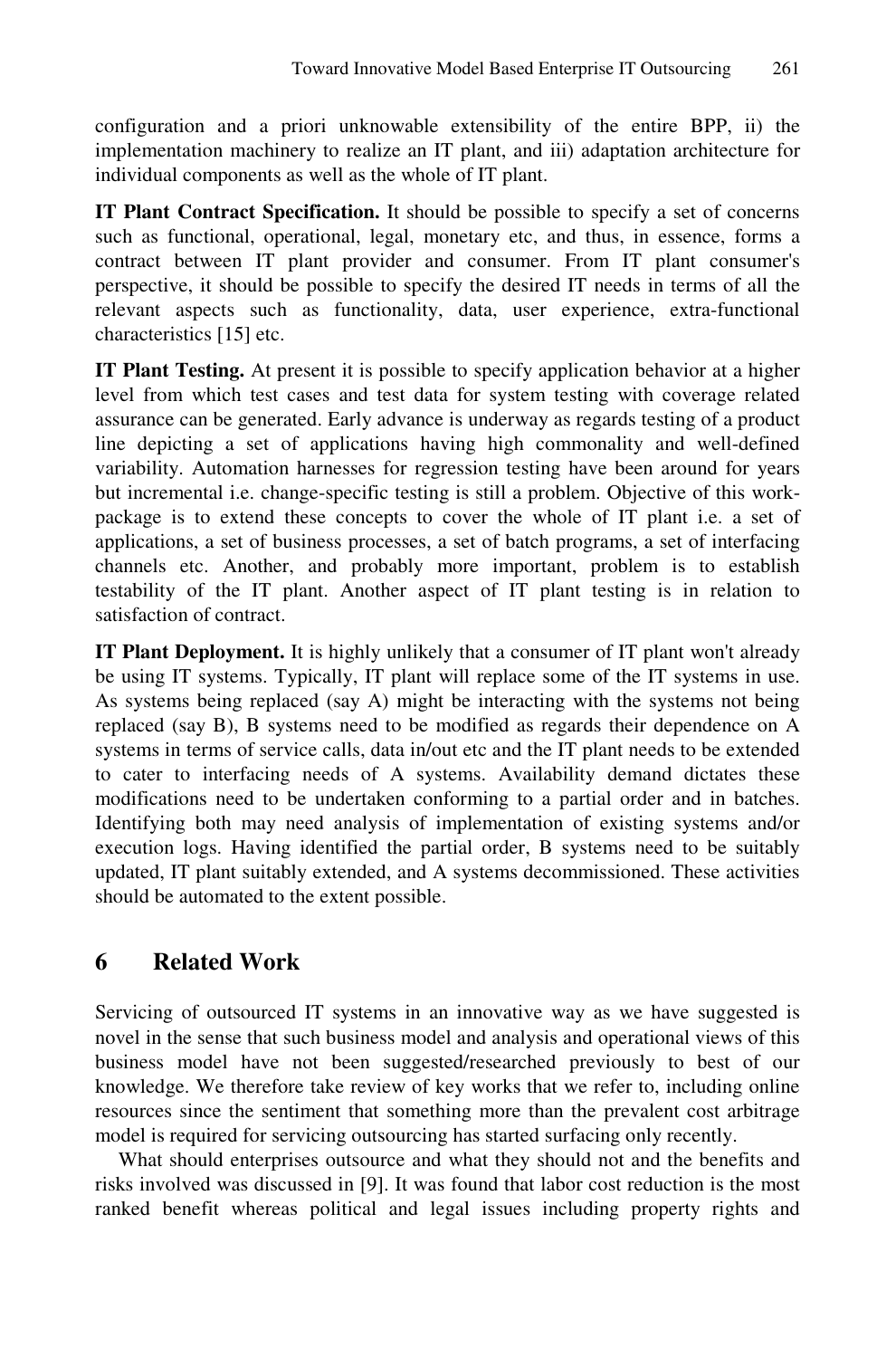contracts were counted as most ranked risks. In contrast to this study which was carried out in 2005, recent sentiment suggests that enterprises are looking beyond cost benefits, specifically to value generation [10, 11] something that analysis world view of IT plant may be able to provide to some extent [12].

How such value-oriented relationship might exist between enterprises and SPs is being researched as described in [1, 13]. Scoping and scaling of work to be performed by SP needs to be well defined [13] and can take form of strategic relations, cosourcing alliance, or transaction exchange [1]. It is suggested in [1] that the relationships stated above evolve and that enterprise must transition from strategic relationship to transaction exchange in a step-by-step manner. This remains to be tested further. We on the other hand believe that once the suggested work-packages have been realized, it might be possible for us to get into any relationship with an enterprise aided by precise specification of IT plant and enterprise, and analysis and operationalization abilities.

#### **7 Conclusion**

It is quite evident in recent times that focus on outsourcing enterprise IT plants has shifted from traditional concerns like cost reduction, access to skilled workforce, continuous operations, agility and so on, to value generation. We have shown in what way such value-oriented IT plant may be realized. From SP's perspective, in a given vertical, it is quite possible to service IT plants of multiple enterprises as there ought to be much that is common and with few variations. We already have some early results with regards to various work-packages that we have specified. It is our belief that future IT plant outsourcing will be mainly value-driven and we have indicated how we and other SP's may benefit from a new business model and how enterprises might benefit with analysis and operational world views of their IT plants.

# **References**

- 1. Ross, J.W., Beath, C.M.: Sustainable IT Outsourcing Success: Let Enterprise Architecture Be Your Guide. MIS Quarterly Executive 5 (2006)
- 2. Kim, B.S.B.S.: Systematic Prioritization Of Consideration. In: Making Offshore Software Development Outsourcing Decisions. Massachusetts Institute of Technology, Dept. of Electrical Engineering and Computer Science (2005)
- 3. Kulkarni, V., Venkatesh, R., Reddy, S.: Generating enterprise applications from models. In: Bruel, J.-M., Bellahsène, Z. (eds.) OOIS 2002 Workshops. LNCS, vol. 2426, pp. 270–279. Springer, Heidelberg (2002)
- 4. Kulkarni, V., Reddy, S.: Model-Driven Development of Enterprise Applications. In: Jardim Nunes, N., Selic, B., Rodrigues da Silva, A., Toval Alvarez, A. (eds.) UML Satellite Activities 2004. LNCS, vol. 3297, pp. 118–128. Springer, Heidelberg (2005)
- 5. Kulkarni, V., Reddy, S.: Introducing MDA In a Large IT Consultancy Organization. In: APSEC, pp. 419–426. IEEE Computer Society (2006)